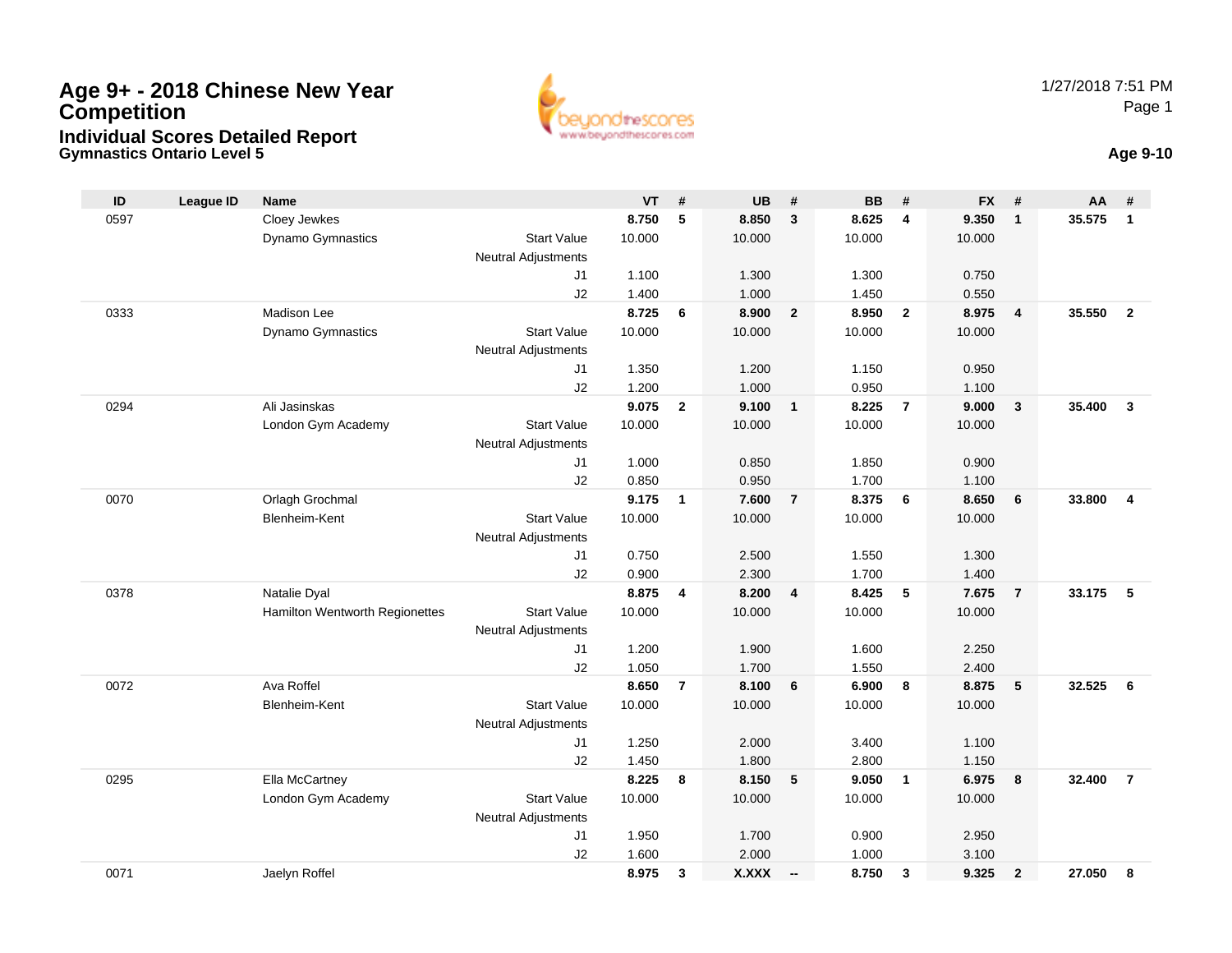### Blenheim-Kent**Age 9+ - 2018 Chinese New YearCompetitionIndividual Scores Detailed Report**



### 1/27/2018 7:51 PMPage 2

| 10.000 | 10.000                                                                      | 10.000   |
|--------|-----------------------------------------------------------------------------|----------|
|        |                                                                             | $-0.100$ |
| .050   | 1.400                                                                       | 0.600    |
| .000   | 1.100                                                                       | 0.550    |
|        | www.beyondthescores.com<br><b>Start Value</b><br><b>Neutral Adjustments</b> |          |

#### **Gymnastics Ontario Level 5Age 11**

**ID League ID Name VT # UB # BB # FX # AA #** 0335 Paige Mantha **8.950 <sup>2</sup> 9.250 <sup>1</sup> 8.950 <sup>4</sup> 9.450 <sup>1</sup> 36.600 <sup>1</sup>** Dynamo Gymnastics Start Valuee 10.000 10.000 10.000 10.000 Neutral Adjustments $-0.100$ 1.000 J1 1.000 0.800 1.000 0.500 J2 1.100 0.700 0.900 0.600 0276 Olivia Birtch **9.300 <sup>1</sup> 8.175 <sup>2</sup> 9.175 <sup>3</sup> 8.750 <sup>3</sup> 35.400 <sup>2</sup>** London Gym Academy Start Valuee 10.000 10.000 10.000 10.000 Neutral Adjustments J1 0.750 1.750 0.750 1.150 J2 0.650 1.900 0.900 1.350 0377 Alia Dal Bello **8.725 <sup>4</sup> 8.000 <sup>3</sup> 9.225 <sup>2</sup> 9.350 <sup>2</sup> 35.300 <sup>3</sup>** Hamilton Wentworth Regionettes Start Valuee 10.000 10.000 10.000 10.000 Neutral Adjustments J1 1.250 2.200 0.700 0.700 J2 1.300 1.800 0.850 0.600 0075 Morghan Smith **8.800 <sup>3</sup> 7.800 <sup>4</sup> 9.350 <sup>1</sup> 8.525 <sup>4</sup> 34.475 <sup>4</sup>** Blenheim-Kent Start Valuee 10.000 10.000 10.000 10.000 Neutral Adjustments J1 1.200 2.400 0.750 1.500 J21.200 2.000 0.550 1.450

### **Gymnastics Ontario Level 5**

| $AA$ #   |
|----------|
|          |
| 36.475   |
|          |
|          |
|          |
|          |
| 36.400 2 |
|          |

**Age 12**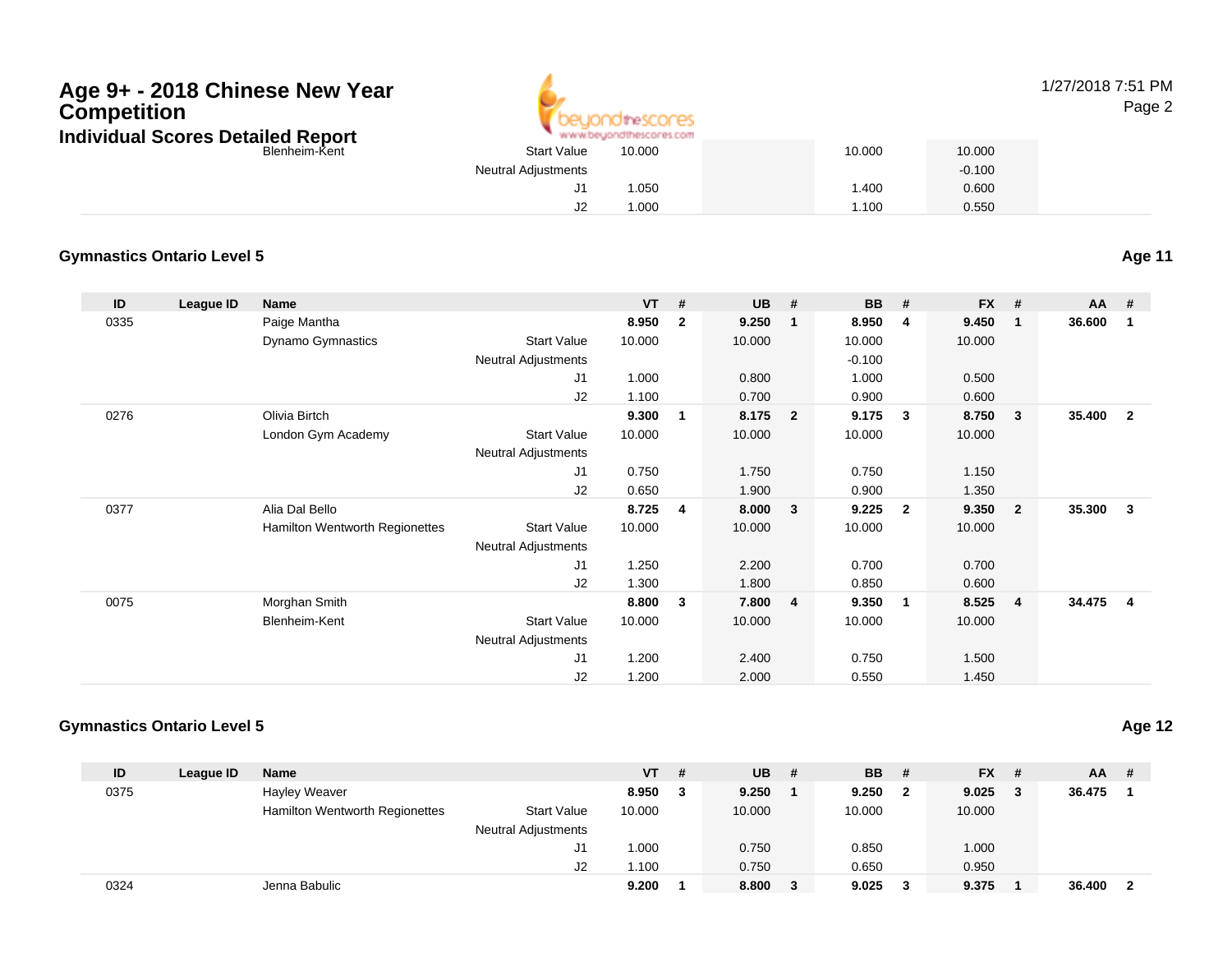| Age 9+ - 2018 Chinese New Year<br>Competition<br><b>Individual Scores Detailed Report</b> |                                | www.beyondthescores.com    |                |                         |         | 1/27/2018 7:51 PM | Page 3   |                         |         |                |          |                         |
|-------------------------------------------------------------------------------------------|--------------------------------|----------------------------|----------------|-------------------------|---------|-------------------|----------|-------------------------|---------|----------------|----------|-------------------------|
|                                                                                           | Dynamo Gymnastics              | <b>Start Value</b>         | 10.000         |                         | 10.000  |                   | 10.000   |                         | 10.000  |                |          |                         |
|                                                                                           |                                | <b>Neutral Adjustments</b> |                |                         |         |                   |          |                         |         |                |          |                         |
|                                                                                           |                                | J1                         | 0.700          |                         | 1.250   |                   | 1.000    |                         | 0.700   |                |          |                         |
|                                                                                           |                                | J2                         | 0.900          |                         | 1.150   |                   | 0.950    |                         | 0.550   |                |          |                         |
| 0297                                                                                      | Natalia Zanini                 |                            | 8.900          | $\overline{\mathbf{4}}$ | 8.650   | 5                 | 9.275    | $\overline{\mathbf{1}}$ | 8.900   | 4              | 35.725   | $\overline{\mathbf{3}}$ |
|                                                                                           | London Gym Academy             | <b>Start Value</b>         | 10.000         |                         | 10.000  |                   | 10.000   |                         | 10.000  |                |          |                         |
|                                                                                           |                                | <b>Neutral Adjustments</b> |                |                         |         |                   |          |                         |         |                |          |                         |
|                                                                                           |                                | J1                         | 1.000          |                         | 1.500   |                   | 0.700    |                         | 1.200   |                |          |                         |
|                                                                                           |                                | J2                         | 1.200          |                         | 1.200   |                   | 0.750    |                         | 1.000   |                |          |                         |
| 0376                                                                                      | Erin Behie                     |                            | 9.050          | $\overline{\mathbf{2}}$ | 8.050   | 6                 | 9.250    | $\overline{\mathbf{2}}$ | 8.850   | 5              | 35.200   | $\overline{\mathbf{4}}$ |
|                                                                                           | Hamilton Wentworth Regionettes | <b>Start Value</b>         | 10.000         |                         | 10.000  |                   | 10.000   |                         | 10.000  |                |          |                         |
|                                                                                           |                                | <b>Neutral Adjustments</b> |                |                         |         |                   |          |                         |         |                |          |                         |
|                                                                                           |                                | J1                         | 0.900          |                         | 1.800   |                   | 0.800    |                         | 1.050   |                |          |                         |
|                                                                                           |                                | J2                         | 1.000          |                         | 2.100   |                   | 0.700    |                         | 1.250   |                |          |                         |
| 0293                                                                                      | Anya Fedorova                  |                            | 8.775          | $-5$                    | 9.000   | $\overline{2}$    | 8.750    | $\overline{\mathbf{4}}$ | 8.550   | 9              | 35.075   | 5                       |
|                                                                                           | London Gym Academy             | <b>Start Value</b>         | 10.000         |                         | 10.000  |                   | 10.000   |                         | 10.000  |                |          |                         |
|                                                                                           |                                | <b>Neutral Adjustments</b> |                |                         |         |                   | $-0.100$ |                         |         |                |          |                         |
|                                                                                           |                                | J1                         | 1.200          |                         | 1.050   |                   | 1.300    |                         | 1.400   |                |          |                         |
|                                                                                           |                                | J2                         | 1.250          |                         | 0.950   |                   | 1.000    |                         | 1.500   |                |          |                         |
| 0373                                                                                      | <b>Annette Morris</b>          |                            | 8.700          | $6\phantom{1}6$         | 8.700   | 4                 | 8.350    | - 5                     | 9.050   | $\overline{2}$ | 34.800   | 6                       |
|                                                                                           | Hamilton Wentworth Regionettes | <b>Start Value</b>         | 10.000         |                         | 10.000  |                   | 10.000   |                         | 10.000  |                |          |                         |
|                                                                                           |                                | <b>Neutral Adjustments</b> |                |                         |         |                   |          |                         |         |                |          |                         |
|                                                                                           |                                | J1                         | 1.250          |                         | 1.400   |                   | 1.500    |                         | 0.850   |                |          |                         |
|                                                                                           |                                | J2                         | 1.350          |                         | 1.200   |                   | 1.800    |                         | 1.050   |                |          |                         |
| 0493                                                                                      | Kairsen Frick                  |                            | 8.400 10       |                         | 8.700   | 4                 | 7.725    | 8                       | 8.900   | 4              | 33.725   | $\overline{7}$          |
|                                                                                           | <b>Gymnastics Energy</b>       | <b>Start Value</b>         | 10.000         |                         | 10.000  |                   | 10.000   |                         | 10.000  |                |          |                         |
|                                                                                           |                                | <b>Neutral Adjustments</b> |                |                         | 1.300   |                   | 2.350    |                         | 1.000   |                |          |                         |
|                                                                                           |                                | J1<br>J2                   | 1.500<br>1.700 |                         | 1.300   |                   | 2.200    |                         | 1.200   |                |          |                         |
| 0076                                                                                      | Isabella Gray                  |                            | 8.450 9        |                         | 8.025   | $\overline{7}$    | 7.825    | 6                       | 8.650   | 8              | 32.950   | $\overline{\mathbf{8}}$ |
|                                                                                           | Blenheim-Kent                  | <b>Start Value</b>         | 10.000         |                         | 10.000  |                   | 10.000   |                         | 10.000  |                |          |                         |
|                                                                                           |                                | <b>Neutral Adjustments</b> |                |                         |         |                   |          |                         |         |                |          |                         |
|                                                                                           |                                | J <sub>1</sub>             | 1.500          |                         | 2.100   |                   | 2.250    |                         | 1.300   |                |          |                         |
|                                                                                           |                                | J2                         | 1.600          |                         | 1.850   |                   | 2.100    |                         | 1.400   |                |          |                         |
| 0078                                                                                      | Daley Hogg                     |                            | 8.475 8        |                         | 7.450 8 |                   | 7.500 9  |                         | 8.775 6 |                | 32.200 9 |                         |
|                                                                                           | Blenheim-Kent                  | <b>Start Value</b>         | 10.000         |                         | 10.000  |                   | 10.000   |                         | 10.000  |                |          |                         |
|                                                                                           |                                | <b>Neutral Adjustments</b> |                |                         |         |                   |          |                         |         |                |          |                         |
|                                                                                           |                                | J1                         | 1.450          |                         | 2.800   |                   | 2.600    |                         | 1.300   |                |          |                         |
|                                                                                           |                                | $\sf J2$                   | 1.600          |                         | 2.300   |                   | 2.400    |                         | 1.150   |                |          |                         |
| 0079                                                                                      | Keaton Kloostra                |                            | 8.550 7        |                         | 7.200 9 |                   | 7.750 7  |                         | 8.700 7 |                | 32.200 9 |                         |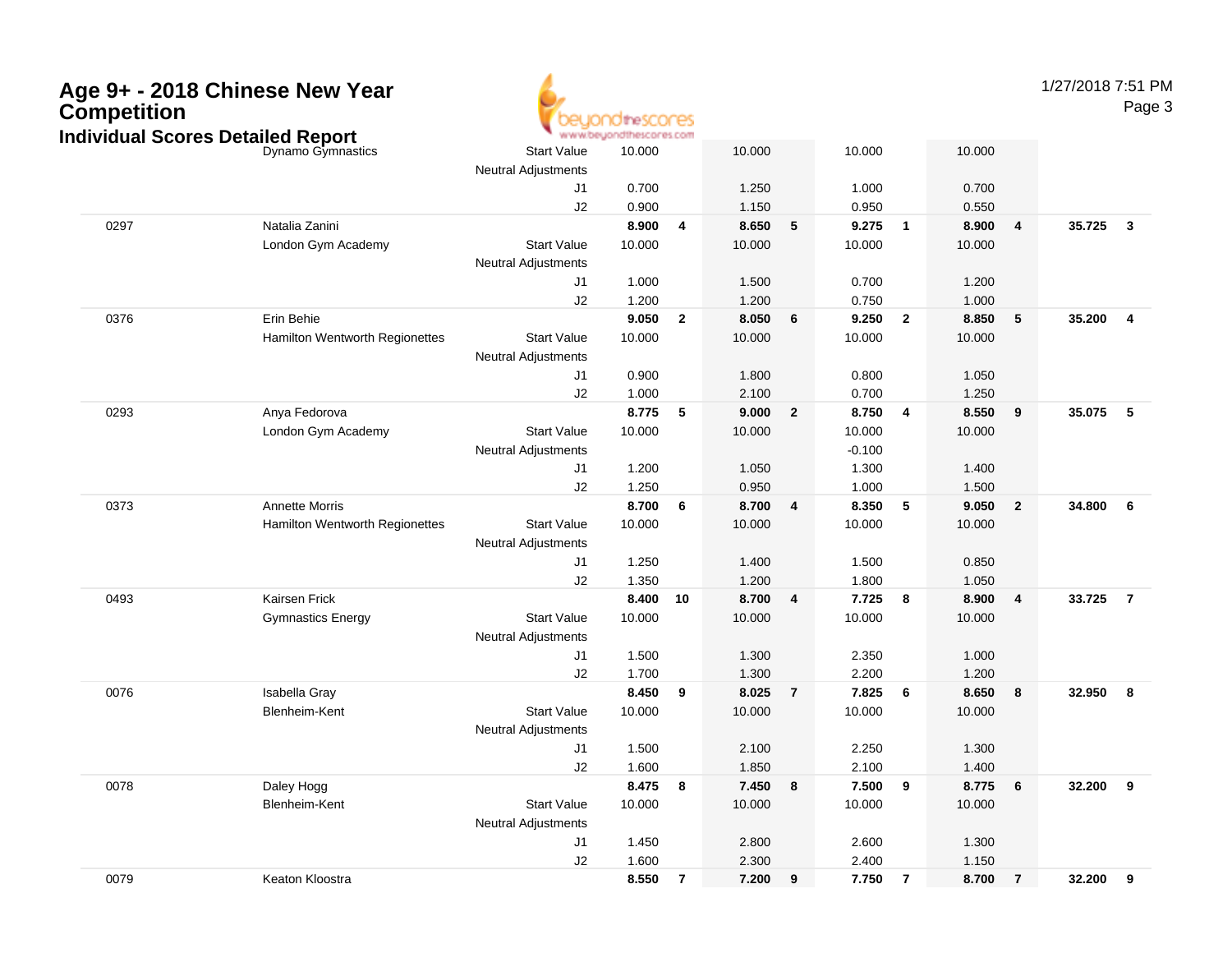# **Age 9+ - 2018 Chinese New Year CompetitionIndividu**



## 1/27/2018 7:51 PMPage 4

| ual Scores Detailed Report<br>www.beyondthescores.com   |        |        |  |  |  |  |  |  |  |
|---------------------------------------------------------|--------|--------|--|--|--|--|--|--|--|
| <b>Start Value</b><br>10.000<br>Blenheim-Kent<br>10.000 | 10.000 | 10.000 |  |  |  |  |  |  |  |
| <b>Neutral Adjustments</b>                              |        |        |  |  |  |  |  |  |  |
| 2.800<br>.400                                           | 2.500  | 1.200  |  |  |  |  |  |  |  |
| 2.800<br>. .500                                         | 2.000  | 1.400  |  |  |  |  |  |  |  |

## **Gymnastics Ontario Level 5**

**Age 13**

| ID   | <b>League ID</b> | <b>Name</b>                    |                            | <b>VT</b> | #              | <b>UB</b> | #              | <b>BB</b> | #              | <b>FX</b> | #              | <b>AA</b> | #              |
|------|------------------|--------------------------------|----------------------------|-----------|----------------|-----------|----------------|-----------|----------------|-----------|----------------|-----------|----------------|
| 0165 |                  | Chyann Hill                    |                            | 9.125     | $\mathbf{2}$   | 8.700     | 5              | 9.350     | $\overline{2}$ | 9.450     | $\overline{2}$ | 36.625    | $\mathbf{1}$   |
|      |                  | <b>Grand River Gymmies</b>     | <b>Start Value</b>         | 10.000    |                | 10.000    |                | 10.000    |                | 10.000    |                |           |                |
|      |                  |                                | <b>Neutral Adjustments</b> |           |                |           |                |           |                |           |                |           |                |
|      |                  |                                | J1                         | 0.750     |                | 1.400     |                | 0.650     |                | 0.500     |                |           |                |
|      |                  |                                | J2                         | 1.000     |                | 1.200     |                | 0.650     |                | 0.600     |                |           |                |
| 0454 |                  | Lauren Susin                   |                            | 9.000     | 4              | 8.800     | $\mathbf{3}$   | 9.375     | $\overline{1}$ | 9.150     | $\overline{4}$ | 36.325    | $\overline{2}$ |
|      |                  | Niagara Acro Cats              | <b>Start Value</b>         | 10.000    |                | 10.000    |                | 10.000    |                | 10.000    |                |           |                |
|      |                  |                                | <b>Neutral Adjustments</b> |           |                |           |                |           |                |           |                |           |                |
|      |                  |                                | J1                         | 1.000     |                | 1.300     |                | 0.600     |                | 0.950     |                |           |                |
|      |                  |                                | J2                         | 1.000     |                | 1.100     |                | 0.650     |                | 0.750     |                |           |                |
| 0369 |                  | Julia DiMarco                  |                            | 8.825     | $\overline{7}$ | 8.175     | 9              | 9.300     | $\mathbf{3}$   | 9.625     | $\mathbf{1}$   | 35.925    | 3              |
|      |                  | Hamilton Wentworth Regionettes | <b>Start Value</b>         | 10.000    |                | 10.000    |                | 10.000    |                | 10.000    |                |           |                |
|      |                  |                                | <b>Neutral Adjustments</b> |           |                |           |                |           |                |           |                |           |                |
|      |                  |                                | J1                         | 1.150     |                | 1.800     |                | 0.750     |                | 0.400     |                |           |                |
|      |                  |                                | J2                         | 1.200     |                | 1.850     |                | 0.650     |                | 0.350     |                |           |                |
| 0372 |                  | Kaylee Bartlett                |                            | 9.025     | $\mathbf{3}$   | 8.550     | $\overline{7}$ | 8.975     | - 6            | 8.950     | 6              | 35.500    | $\overline{4}$ |
|      |                  | Hamilton Wentworth Regionettes | <b>Start Value</b>         | 10.000    |                | 10.000    |                | 10.000    |                | 10.000    |                |           |                |
|      |                  |                                | <b>Neutral Adjustments</b> |           |                |           |                | $-0.100$  |                |           |                |           |                |
|      |                  |                                | J1                         | 0.850     |                | 1.600     |                | 1.000     |                | 1.000     |                |           |                |
|      |                  |                                | J2                         | 1.100     |                | 1.300     |                | 0.850     |                | 1.100     |                |           |                |
| 0370 |                  | Ana Zupanic                    |                            | 8.875     | 6              | 8.250     | 8              | 9.225     | $\overline{4}$ | 9.000     | 5              | 35.350    | 5              |
|      |                  | Hamilton Wentworth Regionettes | <b>Start Value</b>         | 10.000    |                | 10.000    |                | 10.000    |                | 10.000    |                |           |                |
|      |                  |                                | <b>Neutral Adjustments</b> |           |                |           |                |           |                |           |                |           |                |
|      |                  |                                | J1                         | 1.050     |                | 1.700     |                | 0.700     |                | 1.050     |                |           |                |
|      |                  |                                | J2                         | 1.200     |                | 1.800     |                | 0.850     |                | 0.950     |                |           |                |
| 0471 |                  | Mackenzie Cashmore             |                            | 8.425     | 11             | 9.325     | $\overline{1}$ | 8.750     | 8              | 8.750     | $\overline{7}$ | 35.250    | 6              |
|      |                  | Niagara Acro Cats              | <b>Start Value</b>         | 10.000    |                | 10.000    |                | 10.000    |                | 10.000    |                |           |                |
|      |                  |                                | <b>Neutral Adjustments</b> |           |                |           |                |           |                |           |                |           |                |
|      |                  |                                | J1                         | 1.550     |                | 0.750     |                | 1.200     |                | 1.250     |                |           |                |
|      |                  |                                | J2                         | 1.600     |                | 0.600     |                | 1.300     |                | 1.250     |                |           |                |
| 0296 |                  | Asia Neufeld                   |                            | 8.925     | 5              | 8.750     | $\overline{4}$ | 8.675     | 9              | 8.725     | 8              | 35.075    | $\overline{7}$ |
|      |                  |                                |                            |           |                |           |                |           |                |           |                |           |                |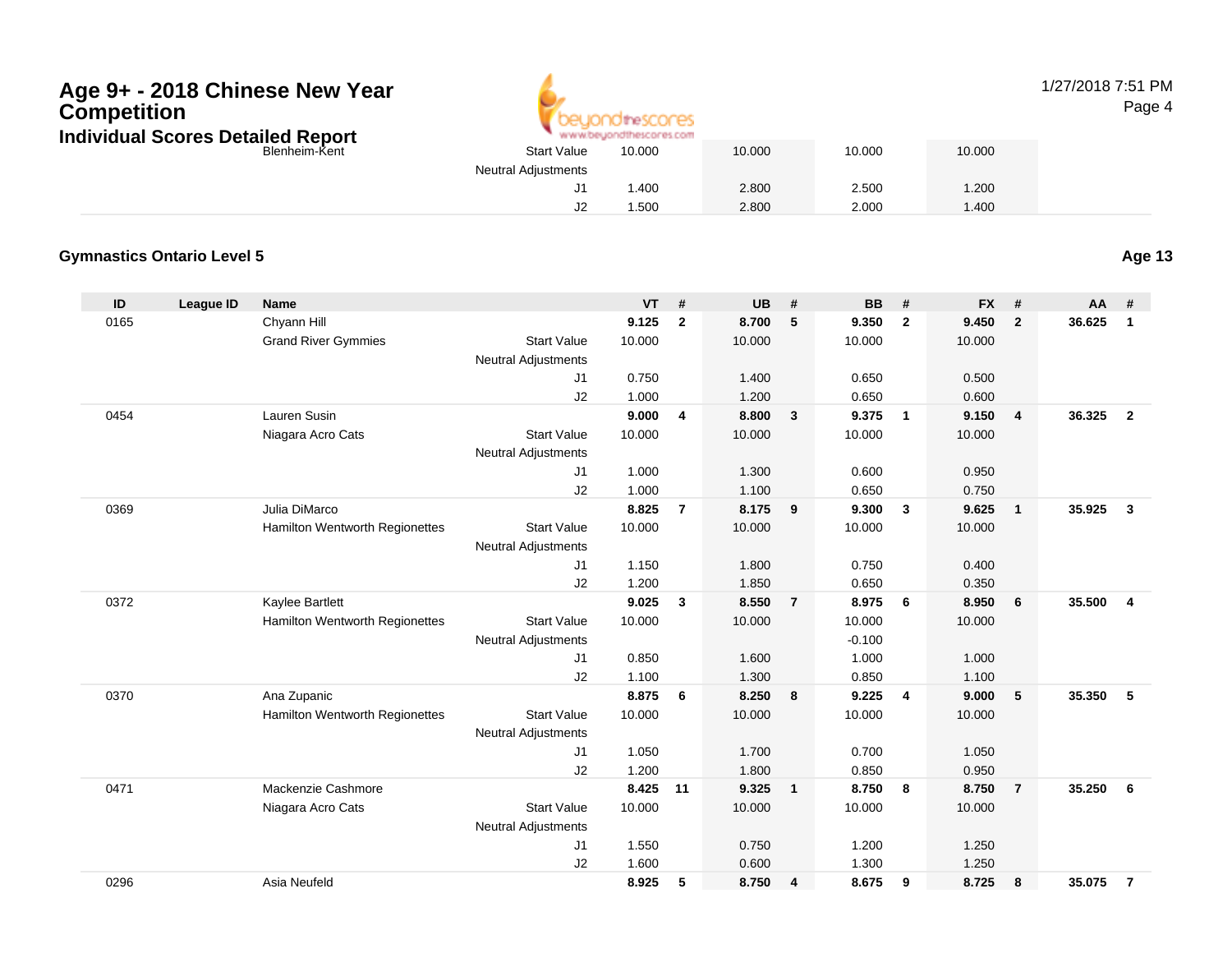| <b>Competition</b> | Age 9+ - 2018 Chinese New Year<br><b>Individual Scores Detailed Report</b> | direscores<br>www.beyondthescores.com            |                |                |                |                |                |                |                |              |        | 1/27/2018 7:51 PM<br>Page 5 |  |
|--------------------|----------------------------------------------------------------------------|--------------------------------------------------|----------------|----------------|----------------|----------------|----------------|----------------|----------------|--------------|--------|-----------------------------|--|
|                    | London Gym Academy                                                         | <b>Start Value</b><br>Neutral Adjustments        | 10.000         |                | 10.000         |                | 10.000         |                | 10.000         |              |        |                             |  |
|                    |                                                                            | J1<br>J2                                         | 1.050<br>1.100 |                | 1.350<br>1.150 |                | 1.450<br>1.200 |                | 1.250<br>1.300 |              |        |                             |  |
| 0464               | Shay Henderson                                                             |                                                  | 9.300          | $\overline{1}$ | 7.600          | 10             | 8.975          | - 6            | 9.175          | $\mathbf{3}$ | 35.050 | - 8                         |  |
|                    | Niagara Acro Cats                                                          | <b>Start Value</b><br><b>Neutral Adjustments</b> | 10.000         |                | 10.000         |                | 10.000         |                | 10.000         |              |        |                             |  |
|                    |                                                                            | J <sub>1</sub>                                   | 0.600          |                | 2.600          |                | 1.150          |                | 0.900          |              |        |                             |  |
|                    |                                                                            | J2                                               | 0.800          |                | 2.200          |                | 0.900          |                | 0.750          |              |        |                             |  |
| 0508               | Alexis Keeping                                                             |                                                  | 8.675          | 9              | 8.675          | 6              | 8.850          | $\overline{7}$ | 8.725          | 8            | 34.925 | 9                           |  |
|                    | <b>Gymnastics Energy</b>                                                   | <b>Start Value</b>                               | 10.000         |                | 10.000         |                | 10.000         |                | 10.000         |              |        |                             |  |
|                    |                                                                            | <b>Neutral Adjustments</b>                       |                |                |                |                | $-0.300$       |                |                |              |        |                             |  |
|                    |                                                                            | J1                                               | 1.450          |                | 1.400          |                | 0.950          |                | 1.200          |              |        |                             |  |
|                    |                                                                            | J2                                               | 1.200          |                | 1.250          |                | 0.750          |                | 1.350          |              |        |                             |  |
| 0456               | Jesselyn Misner                                                            |                                                  | 8.625          | 10             | 8.750          | 4              | 8.975          | - 6            | 8.300          | 9            | 34.650 | 10                          |  |
|                    | Niagara Acro Cats                                                          | <b>Start Value</b><br><b>Neutral Adjustments</b> | 10.000         |                | 10.000         |                | 10.000         |                | 10.000         |              |        |                             |  |
|                    |                                                                            | J1                                               | 1.300          |                | 1.100          |                | 1.100          |                | 1.700          |              |        |                             |  |
|                    |                                                                            | J2                                               | 1.450          |                | 1.400          |                | 0.950          |                | 1.700          |              |        |                             |  |
| 0507               | Keira Jodoin                                                               |                                                  | 8.325          | 12             | 9.000          | $\overline{2}$ | 8.675          | - 9            | 8.250          | 10           | 34.250 | 11                          |  |
|                    | <b>Gymnastics Energy</b>                                                   | <b>Start Value</b><br>Neutral Adjustments        | 10.000         |                | 10.000         |                | 10.000         |                | 10.000         |              |        |                             |  |
|                    |                                                                            | J1                                               | 1.750          |                | 1.050          |                | 1.350          |                | 1.600          |              |        |                             |  |
|                    |                                                                            | J2                                               | 1.600          |                | 0.950          |                | 1.300          |                | 1.900          |              |        |                             |  |
| 0525               | Cecilia Noble                                                              |                                                  | 8.775          | 8              | 7.050          | 11             | 9.000          | 5              | 9.000          | 5            | 33.825 | 12                          |  |
|                    | <b>Gymnastics Energy</b>                                                   | <b>Start Value</b>                               | 10.000         |                | 10.000         |                | 10.000         |                | 10.000         |              |        |                             |  |
|                    |                                                                            | <b>Neutral Adjustments</b>                       |                |                |                |                |                |                |                |              |        |                             |  |
|                    |                                                                            | J <sub>1</sub>                                   | 1.250          |                | 2.800          |                | 0.900          |                | 1.000          |              |        |                             |  |
|                    |                                                                            | J2                                               | 1.200          |                | 3.100          |                | 1.100          |                | 1.000          |              |        |                             |  |

#### **Gymnastics Ontario Level 5Age 14+**

| ID   | League ID | <b>Name</b>              |                            | <b>VT</b> | # | <b>UB</b> | #  | <b>BB</b> | # | $FX$ # |   | $AA$ # |                         |
|------|-----------|--------------------------|----------------------------|-----------|---|-----------|----|-----------|---|--------|---|--------|-------------------------|
| 0326 |           | Kiana Buciurca           |                            | 9.300     |   | 8.725     | -3 | 9.175     |   | 9.325  |   | 36.525 |                         |
|      |           | <b>Dynamo Gymnastics</b> | <b>Start Value</b>         | 10.000    |   | 10.000    |    | 10.000    |   | 10.000 |   |        |                         |
|      |           |                          | <b>Neutral Adjustments</b> |           |   |           |    |           |   |        |   |        |                         |
|      |           |                          | J1                         | 0.600     |   | 1.200     |    | 0.850     |   | 0.700  |   |        |                         |
|      |           |                          | J <sub>2</sub>             | 0.800     |   | 1.350     |    | 0.800     |   | 0.650  |   |        |                         |
| 0288 |           | Stephanie Janik          |                            | 9.050     |   | 8.675     | 5  | 9.000     | 3 | 9.300  | 2 | 36.025 | $\overline{\mathbf{2}}$ |